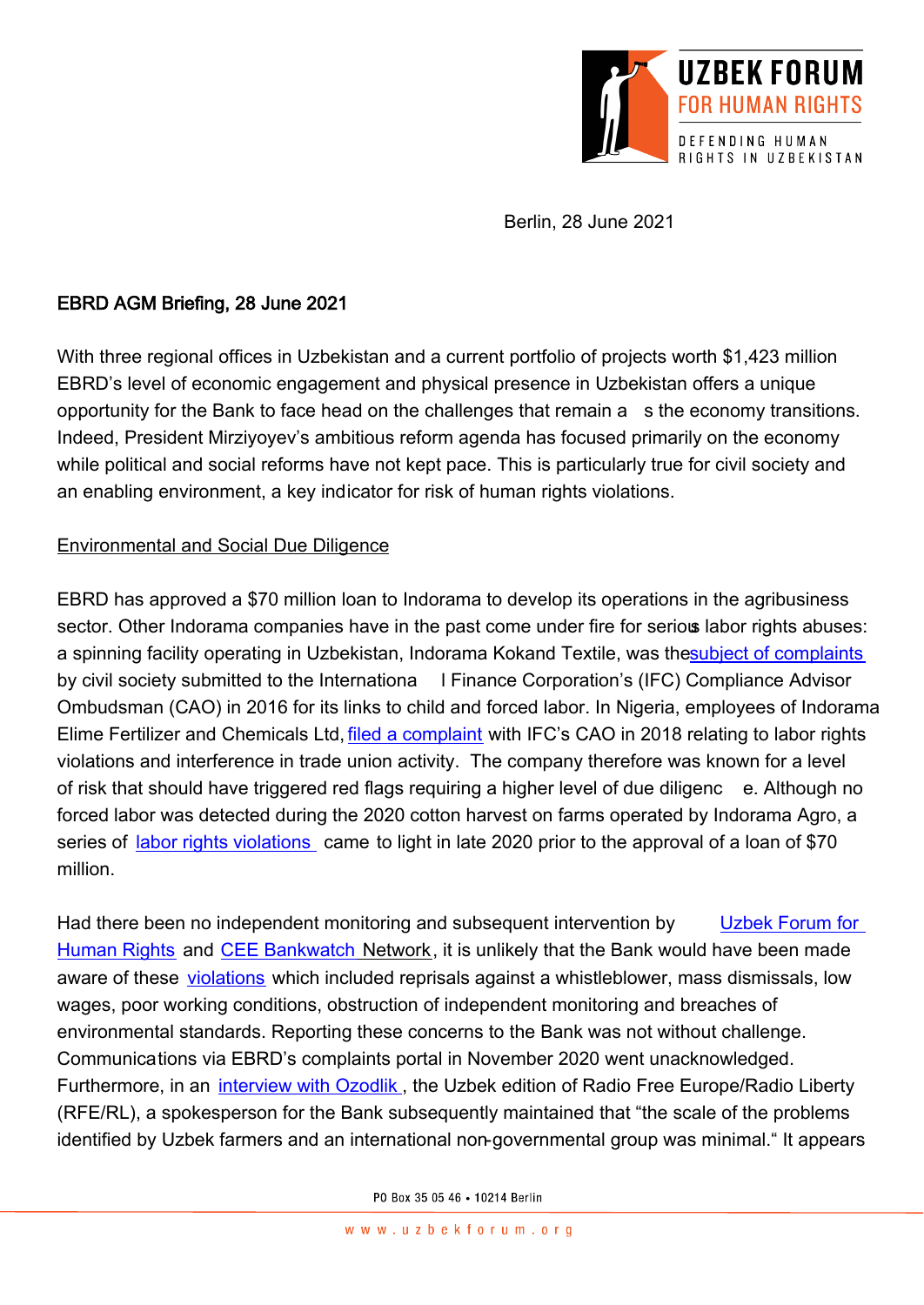that the Bank was either unwilling or unable to conduct the necessary due diligence that was ultimately carried out, free of charge, by Uzbek Forum and B ankwatch and despite written communications detailing concerns.

# E nvironmental and social action plan

S crutiny of project documents by Uzbek Forum and B ankwatch showed that they were inadequate, incomplete and in breach of EBRD standards, putting workers, the environment and rural communities at risk. C oncerns raised by Uzbek Forum and B ankwatch were finally heard by B oard Directors just days prior to the approval of the loan which was scheduled for February 2021. However, delayed signing of the loan has secured a number of commitments by the company and we would like to acknowledge here the constructive role of the B ank's E nvironmental and S ocial Department (ESD) in facilitating regular meetings with Indorama Agro management to identify solutions.

The case of Indorama Agro raises wider questions regarding the B ank's due diligence procedures, checks and balances :

- Would E B R D have signed off on a project that clearly fails to meet its own standards if NG Os had not made them aware of it?
- What processes are in place to ensure that project documents submitted by clients are measured against the B ank's own standards?
- What cons equences would the client have faced if the loan had already been signed?
- Does EBRD have sufficient monitoring capacity to follow up on reports of rights violations ?

# P ublic P articipation

Interventions by Uzbek Forum and B ankwatch highlighted both the challenges of operating in an authoritarian setting and the potential for civil society to contribute to measures that improve labor rights and mitigate the risk of violations. However, public consultations, project documents and indicators are based on the assumption that civil society in Uzbekistan has a legitimate voice. It does not. Uzbek civil society lacks capacity and resources; [freedom of speech](https://globalvoices.org/2021/06/08/pressure-on-journalists-bloggers-mounts-ahead-of-uzbekistans-presidential-elections/) and freedom of [association](https://www.rferl.org/a/uzbekistan-trade-union-agricultural-workers/31172316.html) are seriously constrained; and the arbitrary power of hokimiyats (local administrations) remains unchecked. Without capacity and resources and a lack of independent NGOs, the ability of Uzbek civil society to participate in meaningful stakeholder consultations is severely undermined.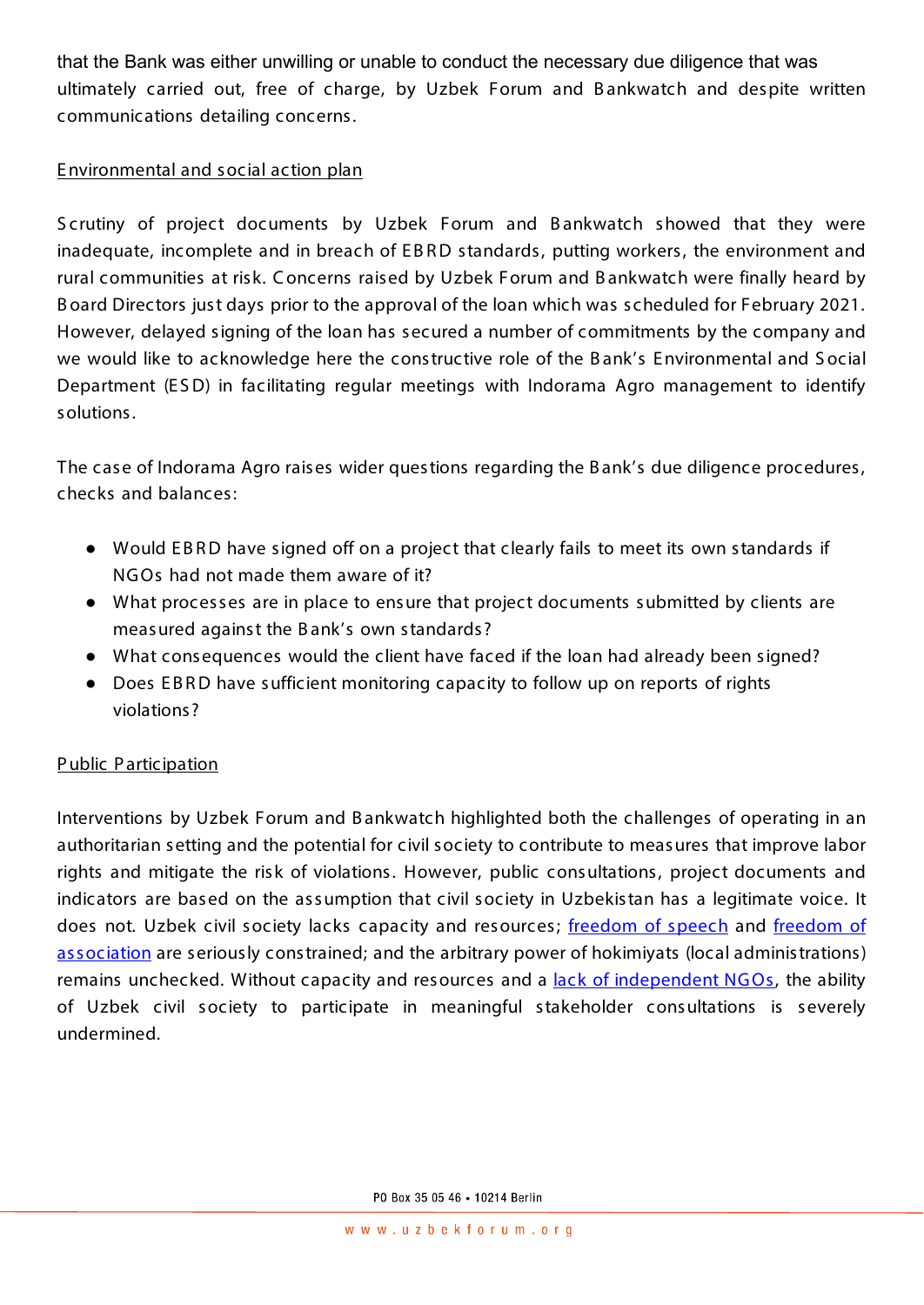### Land Acquisition

The privatization of Uzbekistan's cotton sector has brought with it a string of new challenges, the most urgent of which is land grabbing by local administrations who terminate farmers' land leases, ostensibly on a 'voluntary' basis to avoid paying compensation, in order to transfer the land to cotton operators. Indorama Agro has also indirectly benefitted from this coercive practice. This means the entire business model for the privatization of the cotton sector is based on the disempowerment of farmers. Although some farmers have found employment with the company, the net job gains are lower than the job losses. Although these illegal land transfers are rooted in government policy, it does not exonerate companies, including the B ank and its clients , from their responsibility to uphold their commitments to international human rights standards.

Mitigation measures to offset the loss of employment through silk production also risk exposing farmers to further coercive practices, as outlined in previous communications with EBRD and [recently reported](https://rus.ozodlik.org/a/31296289.html) in the Uzbek media.

### Recommendations :

- Develop measures that ensure meaningful public participation in projects that reflect the reality of the constraints on civil society.
- E nsure that independent monitoring of consultations and implementation of the project can be conducted without obstruction and that monitoring reports are made publicly available in Uzbek.
- C onduct regular meetings with Indorama Agro management and include reviews of the grievance mechanis m.
- Improve internal communication procedures that ens ure timely responses to concerns raised by stakeholders and others.
- Use influence at government level to call for an independent review of the land acquisition process to determine whether land lease terminations were based on meaningful public consultations and prior, informed consent.
- S trengthen environmental and social monitoring during the project implementation period by verifying feedback from employees, civil society, local communities and other stakeholders.
- Revise the scale of pesticides use based on the most recent scientific data in relation to health and environmental impacts and ensure the exclusion of the most hazardous chemicals, particularly those already banned or under restricted use in the E U.
- Ensure that livelihood restoration plans reflect the net loss of jobs incurred through land transfers and redundancies at Indorama Agro.

PO Box 35 05 46 . 10214 Berlin